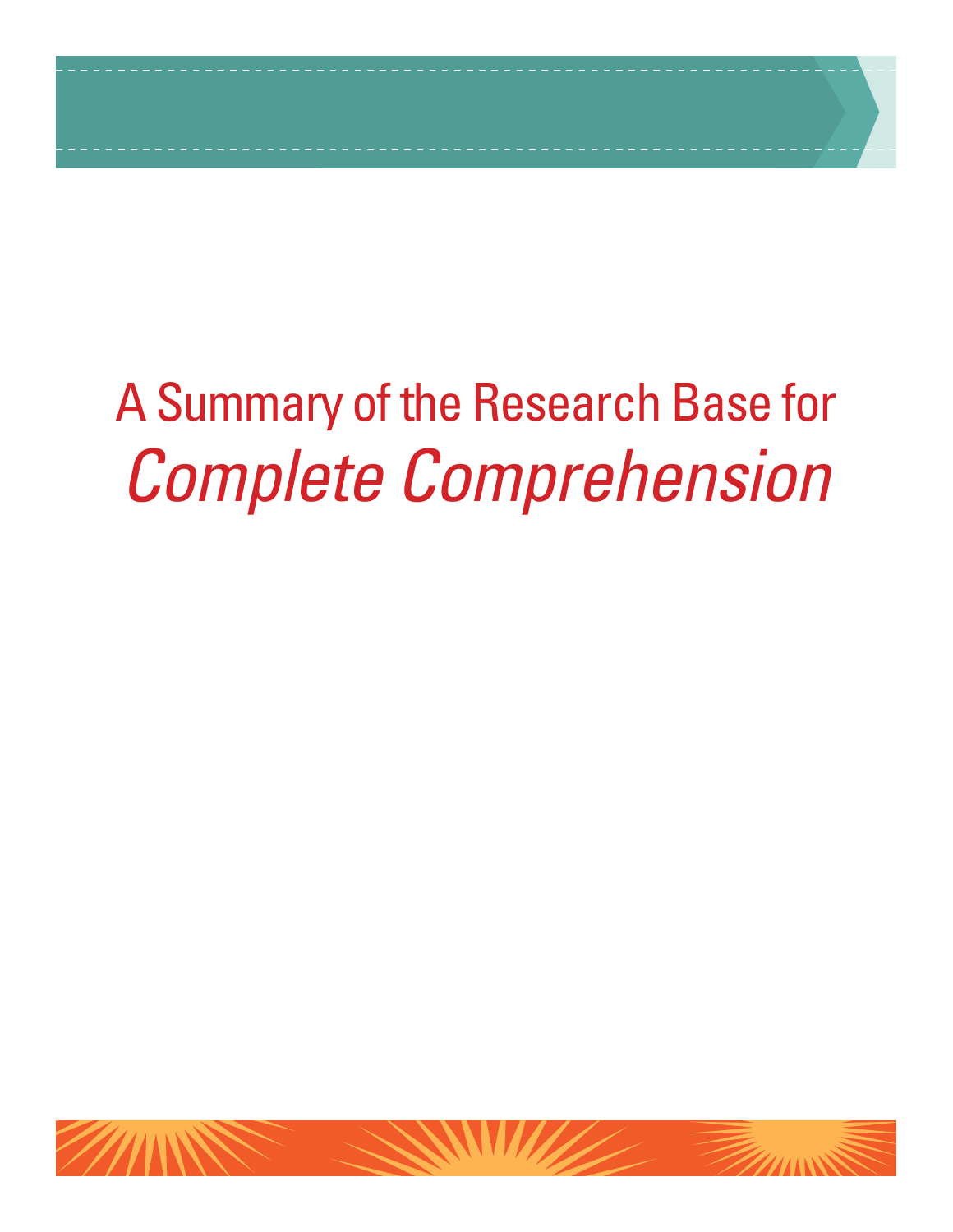*Understanding as you're reading helps you to engage with the text, read accurately, read with fluency, understand what the author is saying, and think beyond the text. In essence, comprehension is everything.*

**—Jennifer Serravallo***, Understanding Texts & Readers*

With *Complete Comprehension,* Jennifer Serravallo operationalizes top-quality, peer-reviewed research, simplifying instruction and increasing clarity for classroom teachers. This research summary describes six key findings from more than 30 research studies and meta-analyses that Serravallo was informed by in the creation of *Complete Comprehension*'s instructional model. Before we address these six key findings and their application in this curricular resource, we would be wise to quickly review a few general points about comprehension research and theory.

#### **Understanding Comprehension**

Reading is a complex process. Teaching children to read is challenging in part because comprehension is largely invisible. Although we can tap into student thinking through the use of questions and prompts, we can't be completely sure about what is happening inside the mind of a reader. In addition, different scholars and researchers offer a range of perspectives on what it means to "comprehend" a text, which can cause confusion for those doing the teaching.

Jennifer Serravallo writes in *Understanding Texts & Readers*  (Heinemann, 2018) that her thinking about comprehension is most shaped by "proficient reader research." This research was informed by cognitive psychology that appeared first in the 1980s and was used in professional texts throughout the 1990s and 2000s. It outlines how skilled readers interact with a text as they read and how teachers can explicitly teach related skills and habits of mind (Gordon and Pearson, 1983; Hansen, 1981; Duffy et al., 1987; Paris, Cross and Lipson, 1984; Afflerbach and Johnson, 1986). Proficient reader research suggests a student-centered middle ground for instruction amid many competing ideas.

## **Beyond Comprehension**

Comprehension is, indeed, everything if we want students to become lifelong lovers of reading, but its importance hardly

ends there. Investing time, materials, and energy in comprehension pays off across subject areas and throughout the school day. Comprehension supports accumulating background knowledge, critical thinking, connecting texts to other texts, and many other crucially valuable abilities that students need not only for college and career but for success in life in general. With both a fiction and a nonfiction version of *Complete Comprehension*, Serravallo supports student flexibility in applying skills no matter the text format or genre.

Her research base extends, however, well beyond comprehension itself. She relies on studies that make recommendations for teaching methods based on what research suggests are optimal instructional practices and conditions for learning. The combination of Serravallo's sources yields an instructional framework whose simplicity belies the depth of its research base. She calls it ASSESS  $\rightarrow$  EVALUATE  $\rightarrow$  TEACH. While it surely describes a host of common, longtime assumptions that we all hold about good teaching, the particulars of the framework reveal how she turns research into action. The remainder of this research summary will describe how the six key principles she draws from the research contribute to and shape the implementation of this framework.

Separating the ASSESS and EVALUATE steps in *Complete Comprehension*'s instructional framework may be one of its most powerful and immediate applications of the research. We may argue semantically about whether they are two parts of the same process of knowing readers well. However, by articulating a separation, Serravallo forges a more explicit link between students' needs and the specific and individualized teaching required to accelerate progress toward proficiency. Her skills progressions make that clearer and easier for teachers and the children they support.

Ultimately, these first two steps lead to TEACH and to more than 100 reading strategies in each of the fiction and nonfiction kits. Serravallo has popularized these in her *Reading Strategies Book*, and they provide a means of teaching into students' zone of proximal development that is as accessible for the teacher as for the student (Serravallo, 2015).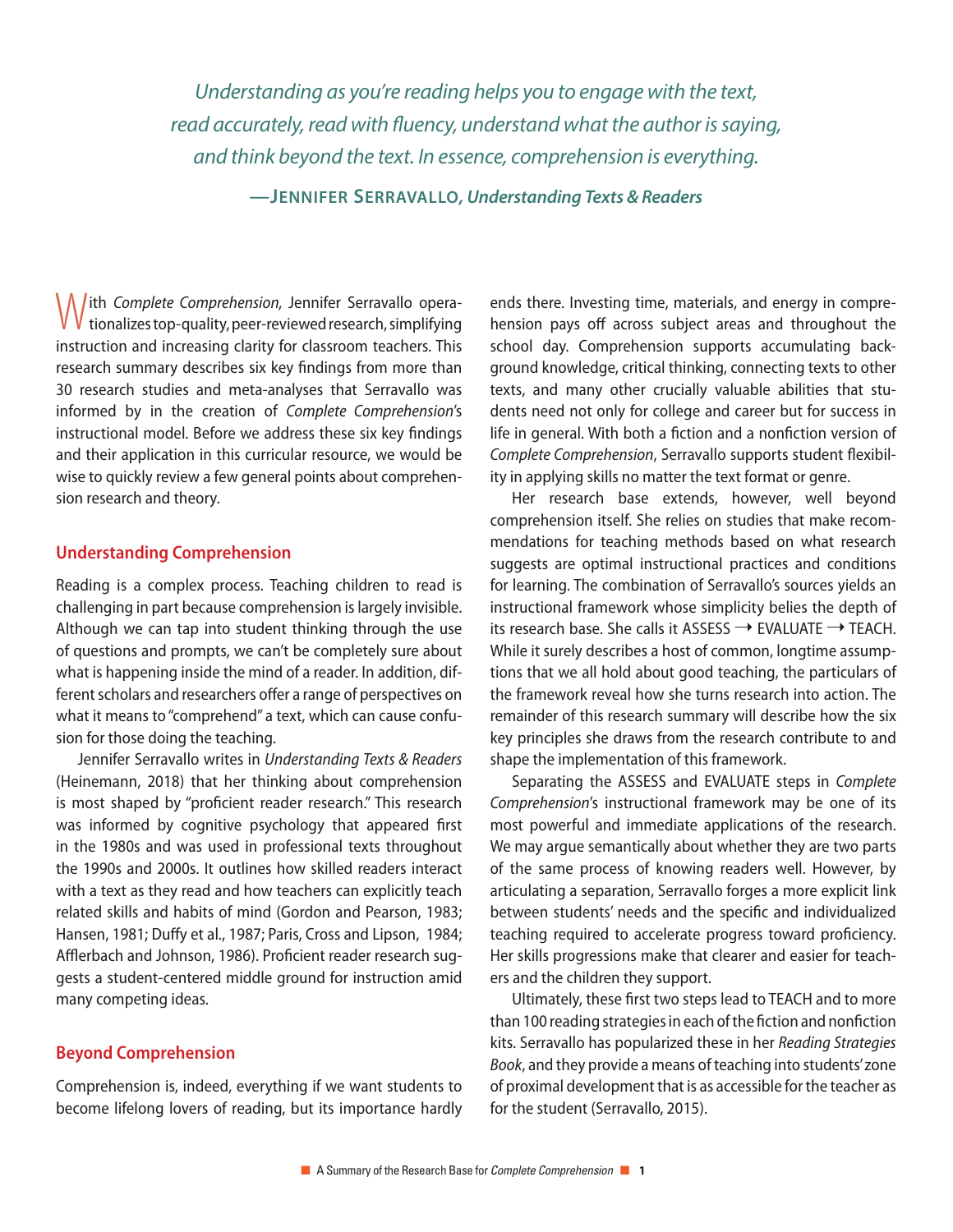#### **Filling a Void**

The famed researcher Richard Allington composed a foreword for *Complete Comprehension* that says a great deal about how it bridges a gap that researchers have recognized for years:

*Although elementary school educators have a variety of assessment tools for evaluating oral reading development, they have few tools for evaluating silent-reading development across the curriculum beyond standardized multiple-choice reading assessments. Because those tools are built upon short passages, it's always been a leap of faith to think they tell us much about students' comprehension of longer texts. For far too long, we've needed something more reliable. This is the primary reason everyone should welcome Serravallo's*  Complete Comprehension*.*

As Allington points out, *Complete Comprehension* fills a void that relying exclusively on short texts creates.

The research supporting this resource is explored below. This robust foundation will provide a source of comfort and confidence for schools seeking a way to better know all their readers using authentic, whole, relevant texts and to teach with strategies that are meaningfully data-informed to propel students forward.

## **PRINCIPLE ONE**

## **Goal-directed teaching and responsive feedback are key factors in helping students make the most progress in their reading comprehension.**

The most powerful instruction in the classroom is instruction that is tied to individual students, and instruction that honors the skills students are both applying independently and ready to begin working on. The benefits of goal-directed instruction continue to increase when teachers invite students into the goal-setting process because when students are invested in meeting their goals, they become more open to receiving feedback on their performance (Hattie and Timperley, 2007). Involving students in goal setting and keeping their individual interests in mind strengthen students' motivation and engagement (Guthrie and Klauda, 2014), thus increasing their overall achievement (Guthrie et al., 1999).

A common challenge for teachers doing this work is determining individual reading goals that match individual students, and then making sure those goals are actionable and achievable. *Complete Comprehension* offers teachers a way to pinpoint skills students use while reading and skills that need additional

support. Once the students' individual reading goals are determined through a teacher's evaluation of student responses during a whole-book assessment, *Complete Comprehension* guides teachers in clearly naming the goal or goals that align with the work each reader would benefit from most, and offers strategies tied to those goals.

As students and teachers engage in a goal-directed approach, students' work toward deeper comprehension along skills progressions becomes visible. Teachers can provide in-the-moment, responsive feedback to help students know what to work on next. "For goals to be effective, people need summary feedback that reveals progress in relation to their goals. If they do not know how they are doing, it is difficult or impossible for them to adjust the level or direction of their effort or to adjust their performance strategies to match what the goal requires" (Locke and Latham 2002, 708). Related to those findings, Hattie and Timperley (2007) assert that providing feedback is different than providing instruction, yet when the two are closely aligned, students benefit most. This implies that feedback has the greatest impact on students' learning when the feedback relates to how to engage with a task, or goal, more effectively. "Effective feedback from teachers to students has an effect size of 0.75, meaning that it is a robust method for spurring learning. But if feedback is not timely, specific, understandable, and actionable, the promise of feedback will not be realized" (Frey, Fisher, and Hattie 2018, 48). Fortunately, *Complete Comprehension* helps teachers not only specify and elucidate reading goals they might set for their readers, it also supports teachers in providing students with appropriate strategies and feedback as they work to meet their goals.

## *To read more about the impact of goal-directed teaching and feedback on student learning, consult the following sources:*

- Frey, N., D. Fisher, and J. Hattie. 2018. "Developing 'Assessment Capable' Learners: If We Want Students to Take Charge of Their Learning, We Can't Keep Relegating Them to a Passive Role in the Assessment Process." *Educational Leadership* 75(5): 46–51.
- Guthrie, J. T., A. Wigfield, J. L. Metsala, and K. E. Cox. 1999. "Motivational and Cognitive Predictors of Text Comprehension and Reading Amount." *Scientific Studies of Reading* 3: 231–56.
- Hattie, J., and H. Timperley. 2007. "The Power of Feedback." *Review of Educational Research* 77 (1): 81–112.
- Locke, E. A., and G. P. Latham. 2002. "Building a Practically Useful Theory of Goal Setting and Task Motivation: A 35-Year Odyssey." *American Psychologist* 57 (9): 705–17.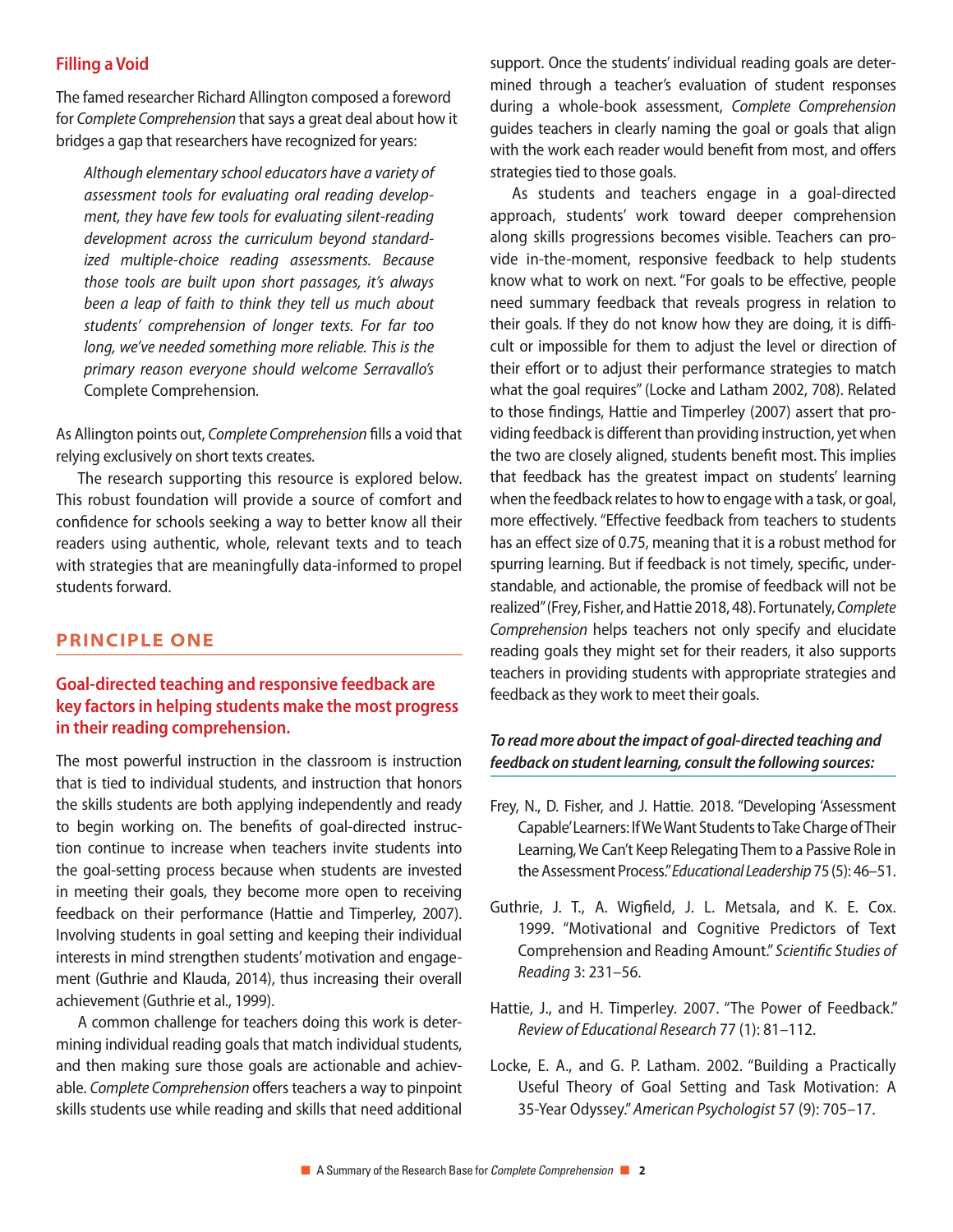## **Whole-book comprehension is assessed best by reading whole books, not short texts.**

If students read whole chapter books and works of nonfiction, then it's important for teachers to know how well they comprehend and to pinpoint where their comprehension needs support. When teachers rely only on short-passage assessments, the assumption is that the work a student does while reading a few hundred words correlates with the work that student will do while reading a book with dozens of pages. However, a reader's comprehension of a short passage can differ dramatically from that of a longer text, like a chapter book. This can be explained when considering how the length and density of a text increases the overall difficulty of a text (White, 2011). Specifically, length and density of a text refers to the total number of words in the entire text. And as the number of words within a text increase, so too does the difficulty of reading and comprehending the text (White, 2011).

Longer texts require students to use an increasing amount of reading stamina. Hiebert, Wilson, and Trainin (2010) define reading stamina as "the ability to sustain attention and proficiency across a text" (63). Hiebert, Wilson, and Trainin (2010) hypothesize that stamina can become problematic for readers if they become fatigued while reading extended texts. "Considerable attention is required on the kind of experiences that underlie consistency in silent reading, particularly the stamina that is required to sustain interest and comprehension through extended texts" (Hiebert, Wilson, and Trainin 2010, 72). And "for readers who find a text challenging, greater length may bring increasing fatigue," further impacting their comprehension (Mesmer, Cunningham, and Hiebert 2012, 246).

Hiebert et al. (2010) also highlight the incongruence between assessments used in elementary classrooms and a task students engage in regularly—sustained silent reading. The brevity of short-passage reading assessments cannot determine how students manage their strategies and comprehension while sustaining their involvement in a longer text. Students need "considerable support if they are to sustain attention to the texts and tasks of daily classroom life" (Hiebert, Wilson, and Trainin 2010, 73). Related to this is the way comprehension varies depending on the text and task. "By examining students' abilities to comprehend across several different combinations of texts and tasks, teachers can learn about students' abilities to adjust and adapt to novel reading situations in which their knowledge, expertise, and interest vary substantially" (Valencia, Wixson, and Pearson 2014, 286). *Complete Comprehension* offers teachers the opportunity to see what students comprehend across a chapter

book of the students' choice, thereby making the text and task more authentic and student-choice driven.

Related to the discrepancies between assessments and comprehension is how often emerging readers specifically are assessed on their oral reading abilities "rather than on their silent reading proficiency" (Allington and McGill-Franzen 2010, 51). The impact of such a practice results in focusing most of the instruction on improving readers' oral reading accuracy and fluency rather than on their ability to comprehend the texts at hand (Allington and McGill-Franzen, 2010). Fortunately, *Complete Comprehension* allows teachers to assess their students' comprehension beginning in texts that start at F&P Text Level Gradient™ Level J.

One advantage to consider when administering a wholebook assessment is that students select a text of their choice from the collection provided in *Complete Comprehension* and then read the text during the independent reading portion of the school day. Thus, administering this comprehension assessment does not interfere with or take time away from students' time independently reading. A typical short-passage reading assessment requires students to pause their reading and sit alongside their teacher, while the protocol in *Complete Comprehension*  allows students to retain their independent reading time. The significance of this is paramount since the amount students read, in and out of school, is associated with higher comprehension (Guthrie et al., 1999). Considering the statistically significant impact on comprehension when teachers increase the time students spend reading in class (Guthrie et al., 1999), it is important to note how a whole-book assessment folds into independent reading time rather than takes away from it.

Another advantage of how *Complete Comprehension* is administered is that it uses printed children's literature. Studies show differences in students' comprehension when they read print books versus digital mediums. In her comprehensive book, *Reader, Come Home: The Reading Brain in the Digital World*, Maryanne Wolf (2018) calls attention to this phenomenon. "The sequencing of the sometimes easily overlooked details in a fictional story appeared to be lost by the students who were reading on a digital screen" (77). This research underscores the impact of digital media on the developing brains of children. Wolf suggests "possible changes in digital readers' relationship between attention and different forms of memory, again with a potential downstream effect upon children's comprehension and their deeper thinking about what they've read" (116). While teachers continue to compete for students' attention with screens and technology, it's important to consider the cited research while evaluating the amount and the kinds of texts used for assessment and instructional purposes. Fortunately, *Complete Comprehension* addresses these factors and the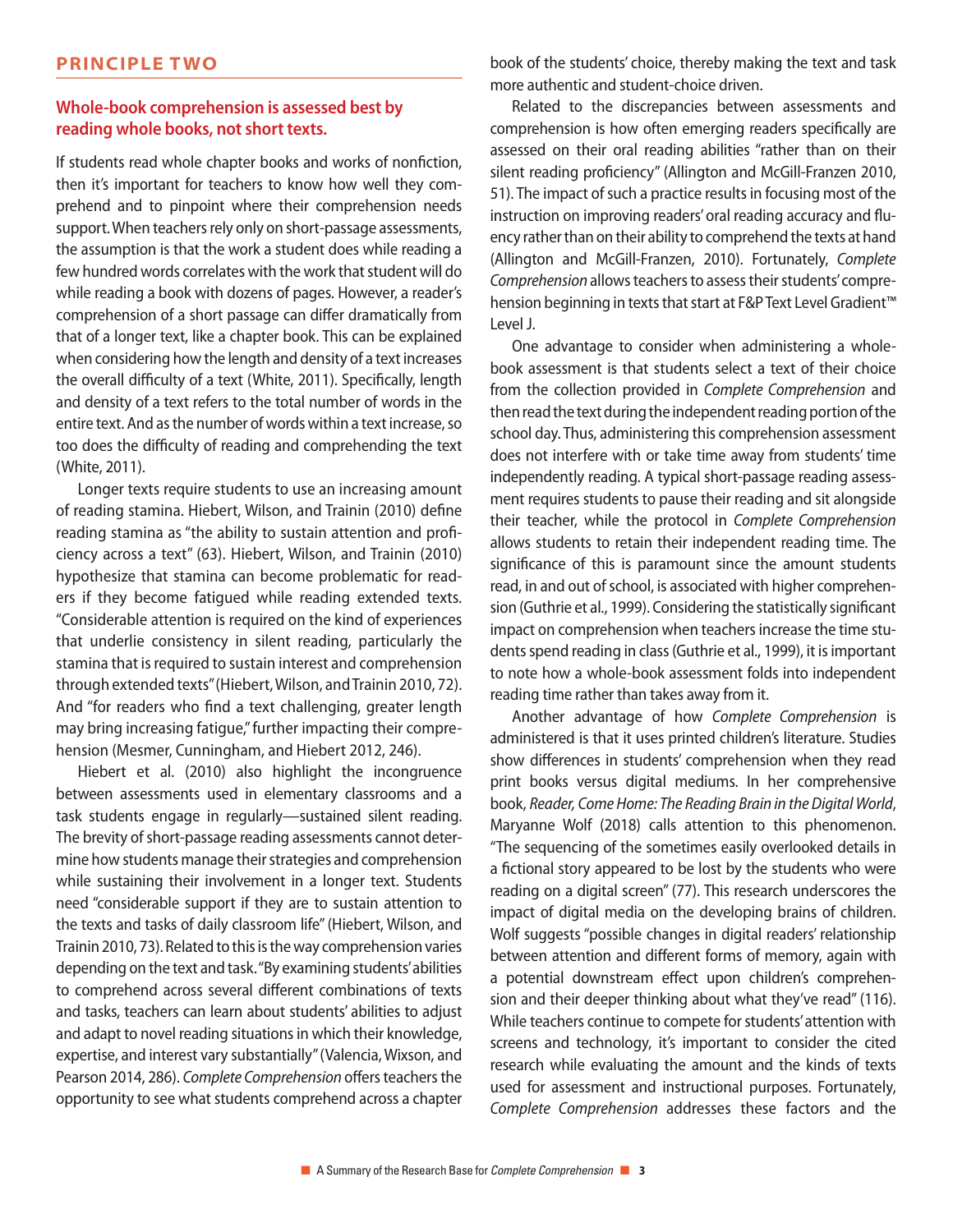research by offering students full-length print texts to best determine their reading comprehension.

Where a running record alone cannot and does not account for the work a reader must do across an entire text, *Complete Comprehension* can. By offering students whole books (not passages) to read, *Complete Comprehension* unveils the meaning that students make throughout an extended text, taking into account reading stamina and comprehension. It then goes one step further than other resources to pinpoint the specific comprehension goals that students might focus on within their self-selected texts while also offering a host of strategies a teacher can use to help students reach those goals.

## *For more information related to the impact of text length on stamina and comprehension, read the sources listed below:*

- Allington, R. L., and A. McGill-Franzen. 2010. "Why So Much Oral Reading?" In *Revisiting Silent Reading: New Directions for Teachers and Researchers*, edited by E. Hiebert and D. Ray Reutzel, 45–56. Newark, DE: International Reading Association.
- Guthrie, J. T., A. Wigfield, J. L. Metsala, and K. E. Cox. 1999. "Motivational and Cognitive Predictors of Text Comprehension and Reading Amount." *Scientific Studies of Reading* 3 (3): 231–56.
- Hiebert, E., K. Wilson, and G. Trainin. 2010. "Are Students Really Reading in Independent Reading Contexts? An Examination of Comprehension-Based Silent Reading Rate." In *Revisiting Silent Reading: New Directions for Teachers and Researchers*, edited by E. Hiebert and D. Ray Reutzel, 58–77. Newark, DE: International Reading Association.
- Mesmer, H. A., J. W. Cunningham, and E. H. Hiebert. 2012. "Toward a Theoretical Model of Text Complexity for the Early Grades: Learning from the Past, Anticipating the Future." *Reading Research Quarterly* 47 (3): 235–58.
- Valencia, S. W., K. K. Wixson, and P. D. Pearson. 2014. "Putting Text Complexity in Context: Refocusing on Comprehension of Complex Text." *The Elementary School Journal* 115 (2): 15–18.
- White, S. 2011. *Understanding Adult Functional Literacy*. New York: Routledge.
- Wolf, M. 2018. *Reader, Come Home: The Reading Brain in a Digital World.* New York: HarperCollins.

# **PRINCIPLE THREE**

# **When students choose what to read and can select texts that are relevant to them, we can develop a more accurate understanding of their comprehension.**

When students engage with relevant texts that are personally meaningful to them and have the tools to navigate the complexities of the text, they comprehend the contents on a deeper level (Guthrie and Klauda, 2014). These factors help sustain students' perseverance with a text, helping them stay engaged in the work needed to deepen their understanding. Conversely, when these factors of relevance, significance, and competence are not present, students tend to read on a more literal level (Guthrie and Klauda, 2014). *Complete Comprehension*  offers choice and relevance, as inclusivity and diversity were considered for the texts that students can choose from while engaging in the assessment.

Guthrie, Wigfield, Metsala, and Cox (1999) state that "a constraint in text comprehension is the lack of curiosity about the topic being read" (252). But when students choose the material they read, the experience is motivating. And as students feel motivated to read, there is an increase in the amount they read, "which then increases text comprehension" (Guthrie et al. 1999, 150). When students have choices about what they read, they are motivated to read, which helps to improve their comprehension, making the act of reading more engaging and can lead to a higher frequency of reading. And as students are motivated to increase the amount they read, there is a corresponding increase in their reading comprehension (Guthrie et al. 1999; Naeghel et al., 2012).

By activating student choice and interest, teachers learn the types of texts and topics that students in their classes prefer. That anecdotal information aids teachers in ongoing support with book selection and classroom library curation. The texts that students choose to read in class should be relevant to them and hold meaning. Research shows that when students do not see themselves in the books and curriculum they engage with, they can feel marginalized and separated from the material (Kesler, 2011).

When teachers "capitalize on student interest," they not only increase motivation for the task, but the cumulative result elevates students' critical thinking skills (Frey, Fisher, and Hattie 2018, 47). When teachers offer students choices that include engaging, relevant texts, motivation and comprehension are positively impacted.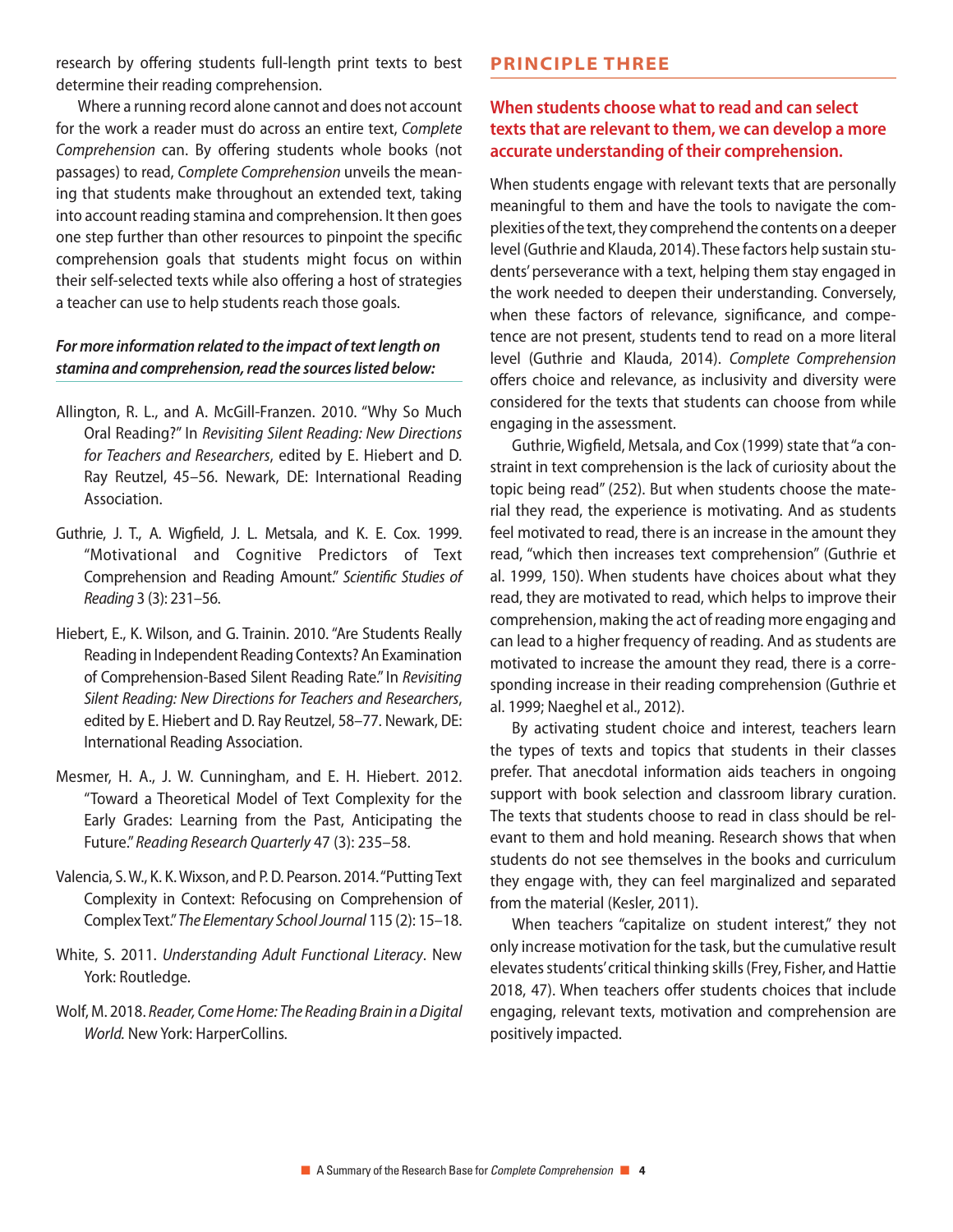- Frey, N., D. Fisher, and J. Hattie. 2018. "Developing 'Assessment Capable' Learners: If We Want Students to Take Charge of Their Learning, We Can't Keep Relegating Them to a Passive Role in the Assessment Process." *Educational Leadership* 75 (5): 46–51.
- Guthrie, J. T., and S. L. Klauda. 2014. "Effects of Classroom Practices on Reading Comprehension, Engagement, and Motivations for Adolescents." *Reading Research Quarterly* 49 (4): 387–416.
- Guthrie, J. T., A. Wigfield, J. L. Metsala, and K. E. Cox. 1999. "Motivational and Cognitive Predictors of Text Comprehension and Reading Amount." *Scientific Studies of Reading* 3: 231–56.
- Kesler, T. 2011. "Teachers' Texts in Culturally Responsive Teaching." *Language Arts* 88 (6): 419–28.
- Naeghel, J. D., H. V. Keer, M. Vansteenkiste, and Y. Rosseel. 2012. "The Relation Between Elementary Students' Recreational and Academic Reading Motivation, Reading Frequency, Engagement, and Comprehension: A Self-Determination Theory Perspective." *Journal of Educational Psychology* 104 (4): 1006–21.

# **PRINCIPLE FOUR**

## **Readers benefit from explicit teaching of comprehension strategies.**

Before discussing the merits of strategy instruction, it is important to consider how none of these factors relating to comprehension exist in a vacuum. When students are given feedback about how well they are applying specific reading strategies they have been taught, they show significant improvement in strategic reading and continue to use the strategies in other times and settings (Schunk and Rice, 1992; Nelson and Manset-Williamson, 2006). It is the in-the-moment feedback and guidance from the teacher during a conference or small group that empowers students to effectively use strategies in their independent practice.

Robertson, Dougherty, Ford-Connors, and Paratore (2014) highlight the importance of tapping into motivation before diving into strategy instruction. Once teachers engage students in the learning process and build on their motivation, then they can intensify their instruction by providing explicit strategies that target students' needs in order to deepen their work along a progression (Robertson et al., 2014; Guthrie and Klauda, 2014). This is especially important when one considers

how challenging the work of developing deep comprehension can be. As students learn to decode with high accuracy, their thinking oftentimes "remains superficial, sometimes limited to retelling or remembering details or facts," making it imperative for teachers to scaffold students' work around comprehension (Fountas and Pinnell 2013, 271).

What follows can be thought of as a motivation loop. When students receive explicit strategy instruction in reading and also time to practice using the strategies, they improve their performance, and they also experience an increase in motivation (McCrudden, Perkins, and Putney, 2005). "Having self-efficacy and interest along with knowledge of strategies can provide students with the 'will' and the 'ways' when encountering challenging tasks" (McCrudden, Perkins, and Putney, 2005). When teachers tap into students' motivation while engaging in strategy instruction, the resulting achievement continues to motivate students after the initial instruction is over.

*Complete Comprehension* offers teachers hundreds of goal-focused strategies to support readers, and considers the large role that responsive feedback, motivation, and choice play in student achievement. The research also points to the motivating force that explicit strategy instruction plays in student learning. When students know what to do and how to do it, their self-efficacy benefits along with their overall comprehension.

## *To read more about the impact of strategy instruction on student learning, refer to these sources:*

- Fountas, I. C., and G. S. Pinnell. 2013. "Guided Reading: The Romance and the Reality." *The Reading Teacher* 66 (4): 268–84.
- Guthrie, J. T., and S. L. Klauda. 2014. "Effects of Classroom Practices on Reading Comprehension, Engagement, and Motivations for Adolescents." *Reading Research Quarterly* 49 (4): 387–416.
- McCrudden, M. T., P. G. Perkins, and L. G. Putney. 2005. "Self-Efficacy and Interest in the Use of Reading Strategies." *Journal of Research in Childhood Education* 20 (2): 119–31.
- Nelson, J. M., and G. Manset-Williamson. 2006. "The Impact of Explicit, Self-Regulatory Reading Comprehension Strategy Instruction on the Reading-Specific Self-Efficacy, Attributions, and Effect of Students with Reading Disabilities." *Learning Disability Quarterly* 29: 213–30.
- Robertson, D. A., S. Dougherty, E. Ford-Connors, and J. R. Paratore. 2014. "Re-Envisioning Instruction: Mediating Complex Text for Older Readers." *The Reading Teacher* 67 (7): 547–59.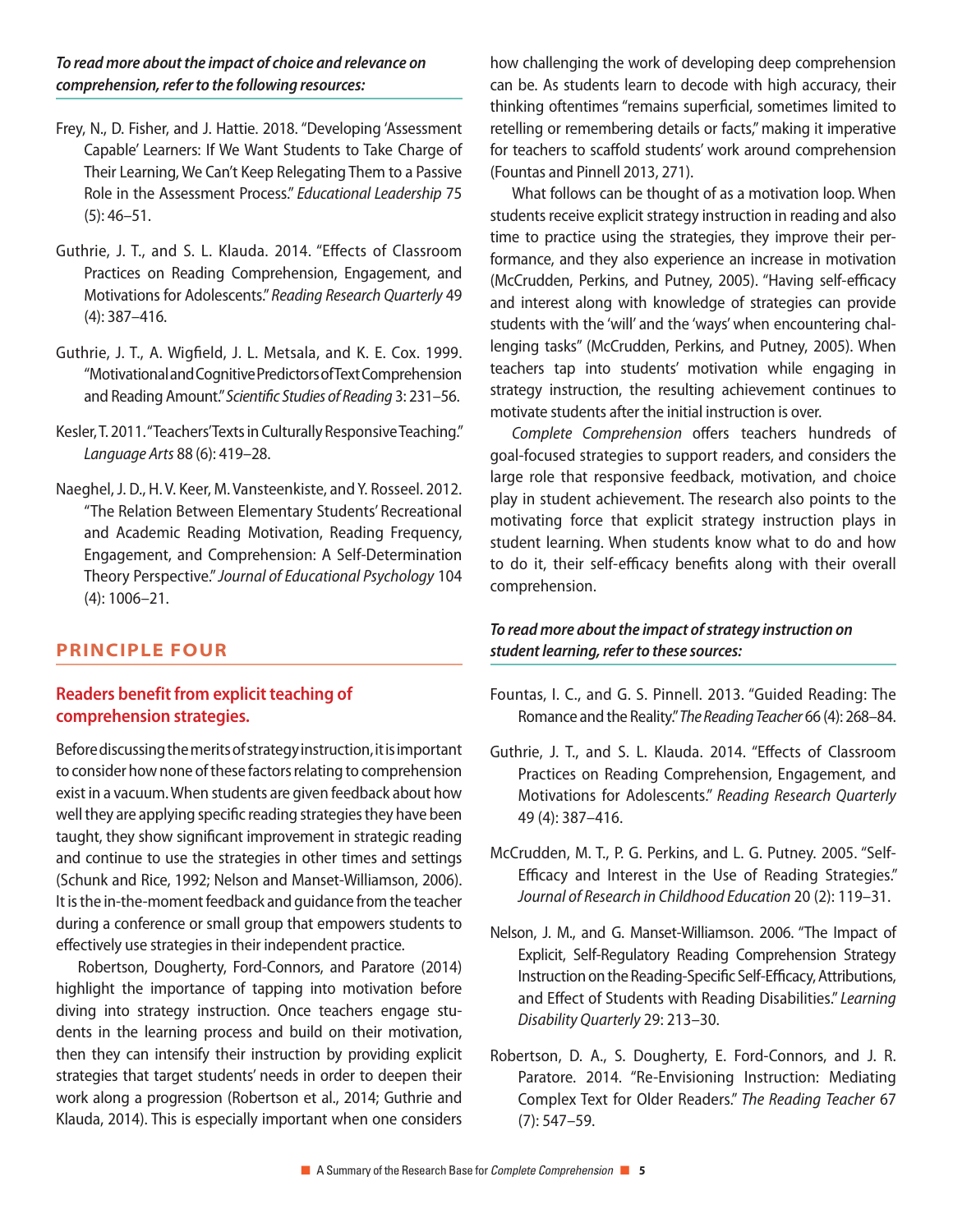- Schunk, D. H., and J. M. Rice. 1992. "Influence of Reading-Comprehension Strategy Information on Children's Achievement Outcomes." *Learning Disability Quarterly* 15 (1): 51–64.
- Stahl, K. A. D. 2004. "Proof, Practice, and Promise: Comprehension Strategy Instruction in the Primary Grades." *The Reading Teacher* 57 (7): 598–609.

# **PRINCIPLE FIVE**

## **Teacher effectiveness and expertise impact how much growth students make as readers.**

A robust body of research supports that the most effective teachers model and explain strategies to support students in their reading comprehension (Taylor et al., 2003; Gelzheiser et al., 2011; Allington, 2013; Allington, 2002). These findings link back to the importance of strategy instruction while also highlighting the need for teacher expertise. And research shows that the kind of strategy matters: Teachers have the greatest impact on student learning if they teach higher-level comprehension skills while maintaining a strong level of engagement (Taylor et al., 2003). Ultimately, if "cognitive strategies are indispensable avenues to conceptual knowledge," then teachers must be able to select the appropriate strategies, model them clearly, and engage students in this challenging work in order to keep them motivated (Guthrie, 1996, 434).

Other factors increase teacher effectiveness, as well. They include devoting the majority of the day to reading and writing, providing students with texts they *can* and *want to* read, modeling strategy instruction, engaging in accountable talk around texts, supporting students in authentic reading processes (e.g., reading entire books rather than worksheets), and using testing and assessments to inform ongoing instruction (Allington, 2002; Sanden, 2012). These factors are all folded into the protocol, process, and materials of *Complete Comprehension.*

Matching students with books and strategies to meaningfully engage with those books requires that teachers have a depth of knowledge around text complexities, reading goals, and instructional practices. The importance of matching students with texts they *can* and *want* to read is underscored, especially considering how often teachers give students books that are too difficult for them to decode and comprehend (Allington, 2013; Allington, 2009; Allington, 2002). Developing expertise in this area requires a great deal of professional learning and development.

Fortunately, *Complete Comprehension* provides two layers of support. The teacher-as-instructor layer provides a depth and

breadth of tools for teachers to use to determine students' reading comprehension, reading goals, and to measure the progress students make toward those goals.

The teacher-as-learner layer highlights the power of professional development on teachers' professional practices and students' achievement. Scanlon, Gelzheiser, Vellutino, Schatschneider, and Sweeney (2011) found that professional development around best practices in literacy can have statistically significant effects on student learning, most likely due to a deepening of teachers' understanding around the importance of school time devoted to reading and data-driven small-group work. By evaluating students' responses and using that data to further instruction, teachers using *Complete Comprehension* can deepen their understanding and strengthen their literacy practices and ability to correctly match students with appropriate goals and texts. Ball and Cohen (1996) emphasize the impact of aligning curriculum materials and teacher's guides with professional learning: "such learning would help teachers to be more rather than less informed, and to become more thoughtful professionals with more choices" (13). And that is what *Complete Comprehension* does: It empowers students to read books that they can and want to read, while also empowering teachers to establish goals for their readers and then help them work toward reaching those goals.

## *To learn more about the impact of teacher expertise on student learning, refer to these sources:*

- Allington, R. L. 2002. "What I've Learned About Effective Reading Instruction: From a Decade of Studying Exemplar Elementary Classroom Teachers." *Phi Delta Kappan* 83 (10): 741–47.
	- \_\_\_\_. 2009. "If They Don't Read Much . . . 30 Years Later." In *Reading More, Reading Better*, edited by E. H. Hiebert, 30–54. New York: Guilford.
- \_\_\_\_. 2013. "What Really Matters When Working with Struggling Readers." *The Reading Teacher* 66 (7): 520–30.
- Ball, D. L., and D. K. Cohen. 1996. "Reform by the Book: What Is, or Might Be, the Role of Curriculum Materials in Teacher Learning and Instructional Reform?" *Educational Researcher* 25 (9): 6–14.
- Cronginger, R. G., and L. Valli. 2009. "'Where Is the Action?' Challenges to Studying the Teaching of Reading in Elementary Classrooms." *Educational Researcher* 38 (2): 100–108.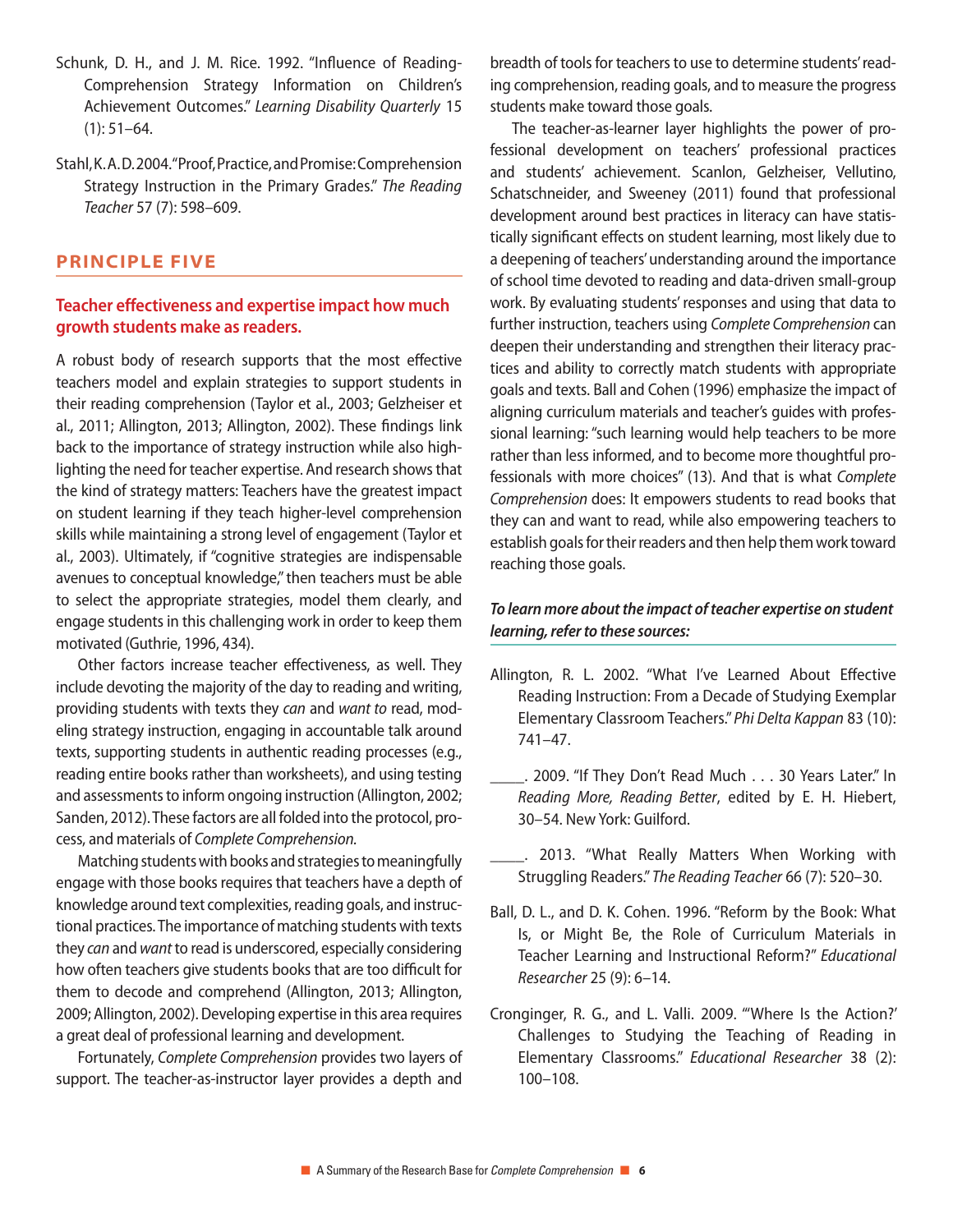- Gelzheiser, L. M., D. Scanlon, F. Vellutino, L. Hallgren-Flynn, and C. Schatschneider. 2011. "Effects of the Interactive Strategies Approach-Extended: A Responsive and Comprehensive Intervention for Intermediate-Grade Struggling Readers." *The Elementary School Journal* 112 (2): 280–306.
- Guthrie, J. T. 1996. "Educational Contexts for Engagement in Literacy." *Reading Teacher* 49 (6): 432–45.
- Sanden, S. 2012. "Independent Reading: Perspectives and Practices of Highly Effective Teachers." *The Reading Teacher* 66 (3): 222–31.
- Scanlon, D., L. M. Gelzheiser, F. Vellutino, C. Schatschneider, and J. M. Sweeney. 2011. "Reducing the Incidence of Early Reading Difficulties: Professional Development for Classroom Teachers Vs. Direct Interventions for Teachers." *Learning and Individual Differences* 18 (3): 346–59.
- Taylor, B. M, P. D. Pearson, D. S. Peterson, and M. C. Rodriguez. 2003. "Reading Growth in High-Poverty Classrooms: The Influence of Teacher Practices That Encourage Cognitive Engagement in Literacy Learning." *The Elementary School Journal* 104 (1): 3–28.

# **PRINCIPLE SIX**

## **Learning progressions give students (and teachers) clear pathways to deepen their learning**

Goal-directed teaching and the use of feedback are effective only if teachers are able to accurately gauge the level of challenge of the work in which they engage students (Frey, Fisher, and Hattie, 2018). When teachers determine the correct level of challenge, the effect size is 0.72, "nearly doubling the speed of learning" (Hattie, 2012; Frey, Fisher and Hattie, 2018). Any effect of 0.40 or higher is effective, and anything 0.80 or higher is equivalent to two-years' growth. Thus, for feedback to have a powerful effect on students' learning, it must relate to misconceptions rather than a lack of understanding—that is, it's more effective to teach into a student's zone of proximal development rather thank take a deficit-based approach (Hattie and Timperley, 2007; Locke and Latham, 2002). Hattie (2007) explains how when providing feedback relating to unfamiliar or overly challenging material, the feedback may potentially have a negative impact on students. Collectively, this research underscores the importance for teachers to determine where to set goals and begin instruction—otherwise, the feedback becomes irrelevant (and possibly detrimental).

To effectively support students in strengthening their reading skills, there are several steps teachers must take—steps that are provided in *Complete Comprehension*. First, teachers must help students understand their "current learning status," so they can determine what knowledge they possess and what knowledge they must acquire (Frey, Fisher, and Hattie, 2018, 48). Second, they need students to be willing to engage in the work ahead while also understanding how to tackle the work (Frey, Fisher, and Hattie, 2018). This relates to the embedded relationship between motivation, goal setting, and strategy instruction. The third step is inviting students to monitor their own progress and adjust their behavior accordingly (Frey, Fisher, and Hattie, 2018). This protocol is all greatly aided by the use of the learning progressions in *Complete Comprehension*.

Learning progressions elucidate the trajectory of work as that work becomes increasingly sophisticated. When teachers use learning progressions with students, they clarify the steps students can take to deepen their reading comprehension. And in doing so, the learning progressions provide teachers with professional development in which they, themselves, internalize the progression of a given skill, giving them greater insight before, during, and after instruction. The progressions in *Complete Comprehension* were created by carefully studying student work around particular skills and then naming the differences between each level of work in the sequence. When teachers share that information with students by showing them where their work falls along the continuum, educators make next steps visible for students. These purposeful, incremental steps that students can take in their reading development, guided by the use of learning progressions outlined in *Complete Comprehension,* allow them to see what they currently know, where they need to go, and the specific actions they can take to achieve that new learning.

## *For additional information about how learning progressions help students deepen their understanding, consult the following sources:*

- Bailey, A., and M. Heritage. 2014. "The Role of Language Learning Progressions in Improved Instruction and Assessment of English Language Learners." *TESOL Quarterly* 48 (3): 480–506.
- Corcoran, T., F. A. Mosher, and A. Rogat. 2009. "Learning Progressions in Science: An Evidence-Based Approach to Reform." CPRE Research Report #RR-63. Philadelphia: Consortium for Policy Research in Education.
- Frey, N., D. Fisher, and J. Hattie. 2018. "Developing 'Assessment Capable' Learners: If We Want Students to Take Charge of Their Learning, We Can't Keep Relegating Them to a Passive Role in the Assessment Process." *Educational Leadership* 75 (5): 46–51.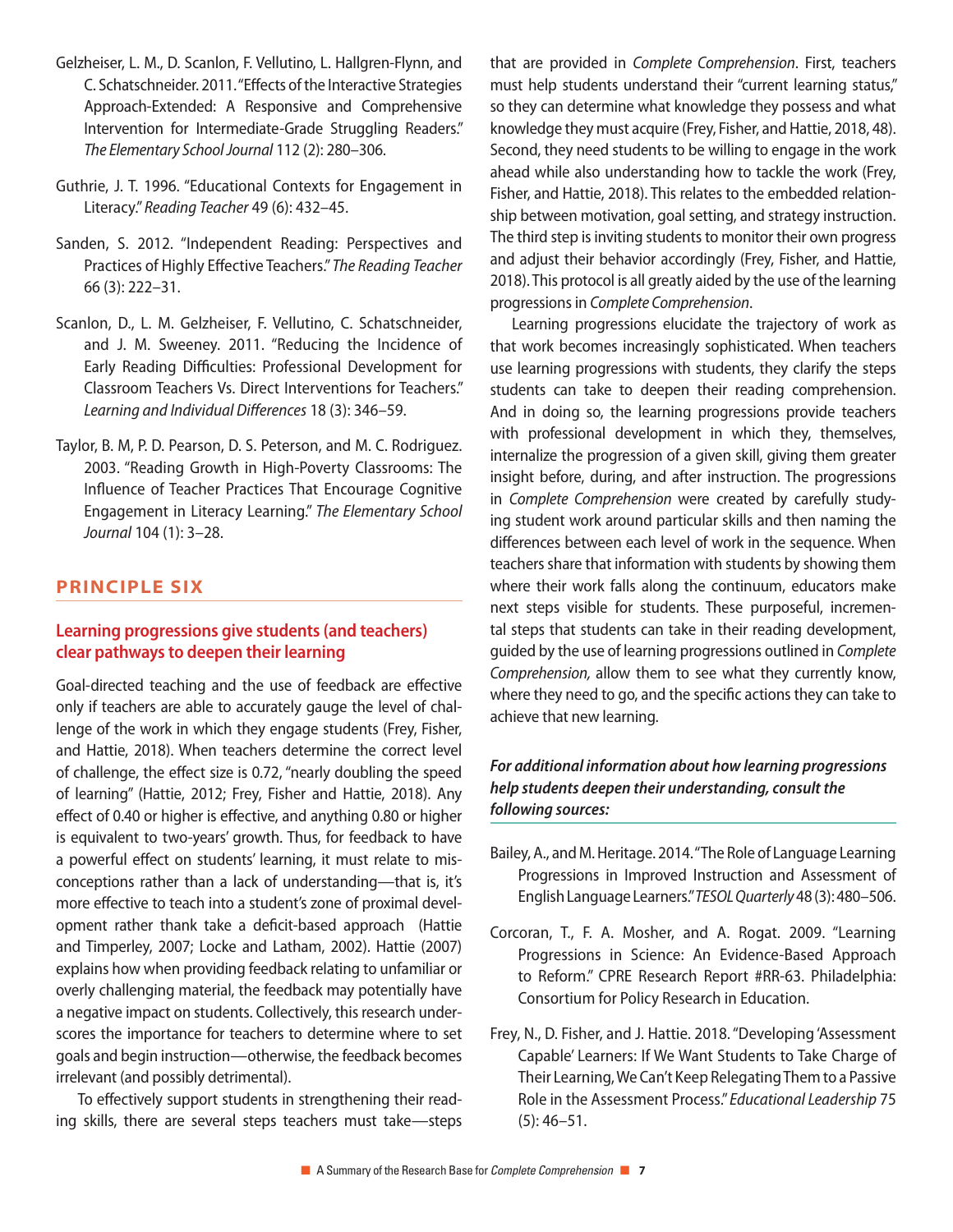- Hattie, J. 2012. *Visible Learning for Teachers*. London and New York: Routledge.
- Hattie, J., and H. Timperley. 2007. "The Power of Feedback." *Review of Educational Research* 77 (1): 81–112.
- Locke, E. A., and G. P. Latham. 2002. "Building a Practically Useful Theory of Goal Setting and Task Motivation: A 35-Year Odyssey." American Psychologist 57 (9): 705–17.

# **COMPLETE REFERENCE LIST**

- Allington, R. L. 2002. "What I've Learned About Effective Reading Instruction: From a Decade of Studying Exemplar Elementary Classroom Teachers." *Phi Delta Kappan* 83 (10): 741–47.
	- \_\_\_\_. 2009. "If They Don't Read Much . . . 30 Years Later." In *Reading More, Reading Better*, edited by E. H. Hiebert, 30–54. New York: Guilford.

\_\_\_\_. 2013. "What Really Matters When Working with Struggling Readers." *The Reading Teacher* 66 (7): 520–30.

- Allington, R. L., and A. McGill-Franzen. 2010. "Why So Much Oral Reading?" In *Revisiting Silent Reading: New Directions for Teachers and Researchers*, edited by E. Hiebert and D. Ray Reutzel, 45–56. Newark, DE: International Reading Association.
- Bailey, A., and M. Heritage. 2014. "The Role of Language Learning Progressions in Improved Instruction and Assessment of English Language Learners." *TESOL Quarterly* 48 (3): 480–506.
- Ball, D. L., and D. K. Cohen. 1996. "Reform by the Book: What Is, or Might Be, the Role of Curriculum Materials in Teacher Learning and Instructional Reform?" *Educational Researcher* 25 (9): 6–14.
- Corcoran, T., F. A. Mosher, and A. Rogat. 2009. "Learning Progressions in Science: An Evidence-Based Approach to Reform." CPRE Research Report #RR-63. Philadelphia: Consortium for Policy Research in Education.
- Cronginger, R. G., and L. Valli. 2009. "'Where Is the Action?' Challenges to Studying the Teaching of Reading in Elementary Classrooms." *Educational Researcher* 38 (2): 100–108.
- Frey, N., D. Fisher, and J. Hattie. 2018. "Developing 'Assessment Capable' Learners: If We Want Students to Take Charge of Their Learning, We Can't Keep Relegating Them to a Passive Role in the Assessment Process." *Educational Leadership* 75 (5): 46–51.
- Fountas, I. C., and G. S. Pinnell. 2013. "Guided Reading: The Romance and the Reality." *The Reading Teacher* 66 (4): 268–84.
- Gelzheiser, L. M., D. Scanlon, F. Vellutino, L. Hallgren-Flynn, and C. Schatschneider. 2011. "Effects of the Interactive Strategies Approach-Extended: A Responsive and Comprehensive Intervention for Intermediate-Grade Struggling Readers." *The Elementary School Journal* 112 (2): 280–306.
- Guthrie, J. T. 1996. "Educational Contexts for Engagement in Literacy." *Reading Teacher* 49 (6): 432–45.
- Guthrie, J. T., A. Wigfield, J. L. Metsala, and K. E. Cox. 1999. "Motivational and Cognitive Predictors of Text Comprehension and Reading Amount." *Scientific Studies of Reading* 3: 231–56.
- Guthrie, J. T., and S. L. Klauda. 2014. "Effects of Classroom Practices on Reading Comprehension, Engagement, and Motivations for Adolescents." *Reading Research Quarterly* 49 (4): 387–416.
- Hattie, J. 2012. *Visible Learning for Teachers*. London and New York: Routledge.
- Hattie, J., and H. Timperley. 2007. "The Power of Feedback." *Review of Educational Research* 77 (1): 81–112.
- Hiebert, E., K. Wilson, and G. Trainin. 2010. "Are Students Really Reading in Independent Reading Contexts? An Examination of Comprehension-Based Silent Reading Rate." In *Revisiting Silent Reading: New Directions for Teachers and Researchers*, edited by E. Hiebert and D. Ray Reutzel, 58–77. Newark, DE: International Reading Association.
- Kesler, T. 2011. "Teachers' Texts in Culturally Responsive Teaching." *Language Arts* 88 (6): 419–28.
- Locke, E. A., and G. P. Latham. 2002. "Building a Practically Useful Theory of Goal Setting and Task Motivation: A 35-Year Odyssey." American Psychologist 57 (9): 705–17.